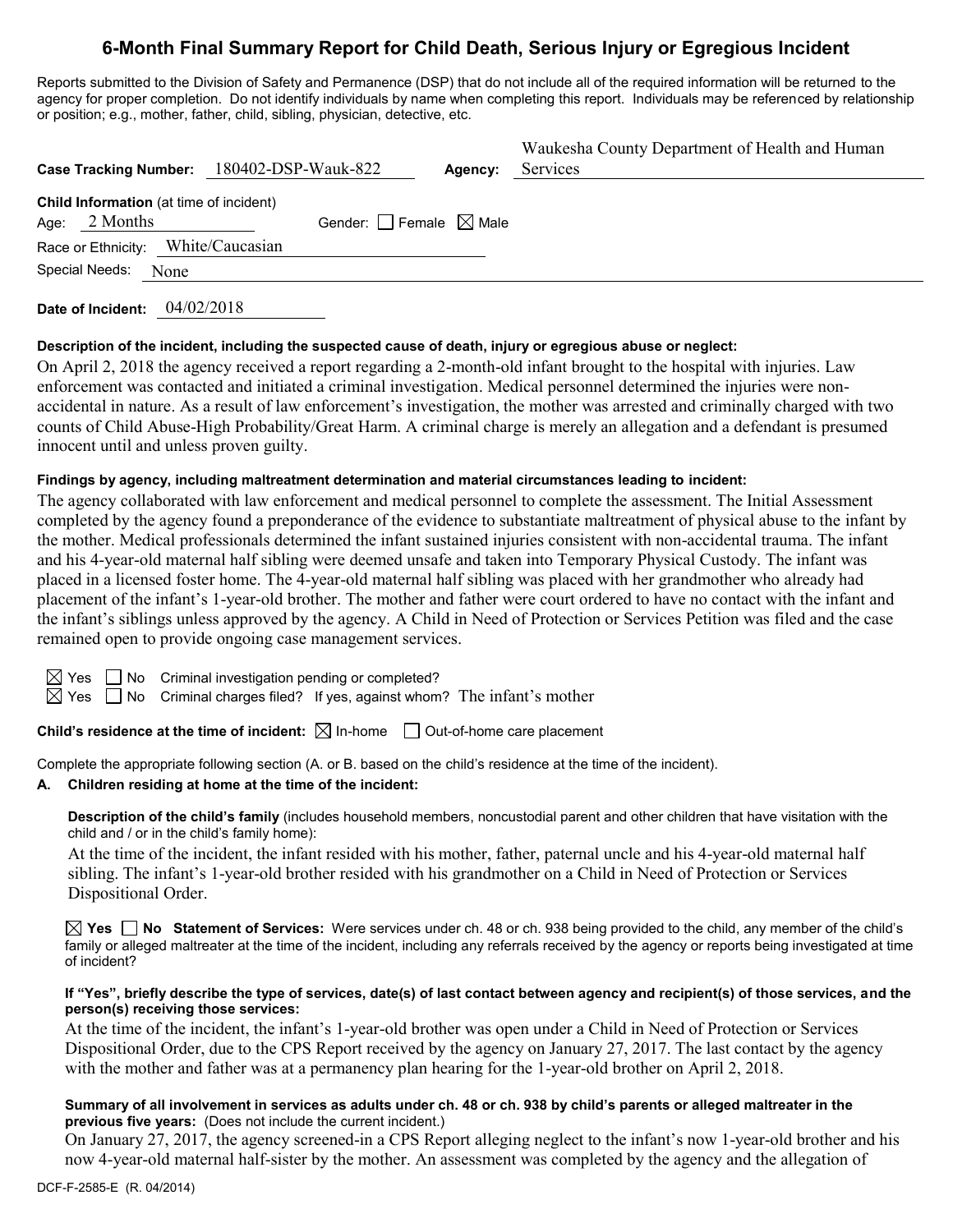neglect was unsubstantiated. The agency deemed the now 1-year-old to be unsafe and took Temporary Physical Custody, placing the sibling with his grandmother. A Child in Need of Protection or Services Dispositional Order was granted and the case remained open for ongoing case management services.

#### **Summary of actions taken by the agency under ch. 48, including any investigation of a report or referrals to services involving the child, any member of the child's family living in this household and the child's parents and alleged maltreater.** (Does not include the current incident.)

(Note: Screened out reports listed in this section may include only the date of the report, screening decision, and if a referral to services occurred at Access. Reports that do not constitute a reasonable suspicion of maltreatment or a reason to believe that the child is threatened with harm are not required to be screened in for an Initial Assessment, and no further action is required by the agency.) On January 27, 2017, the agency screened-in a CPS Report alleging neglect to the infant's now 1-year-old brother and his now 4-year-old maternal half-sister by the mother. An assessment was completed by the agency and the allegation of neglect was unsubstantiated. The agency deemed the now 1-year-old to be unsafe and took Temporary Physical Custody, placing the sibling with his grandmother. A Child in Need of Protection or Services Dispositional Order was granted and the case remained open for ongoing case management services.

On January 9, 2017, the agency screened-out a CPS Report.

# **Summary of any investigation involving the child, any member of the child's family and alleged maltreater conducted under ch. 48 and any services provided to the child and child's family since the date of the incident:**

The agency collaborated with law enforcement and medical personnel to complete the assessment. The Initial Assessment completed by the agency found a preponderance of the evidence to substantiate maltreatment of physical abuse to the infant by the mother. Medical professionals determined the infant sustained injuries consistent with non-accidental trauma. The infant and his 4-year-old maternal half sibling were deemed unsafe and taken into Temporary Physical Custody. The infant was placed in a licensed foster home. The 4-year-old maternal half sibling was placed with her grandmother who already had placement of the infant's 1-year-old brother. The mother and father were court ordered to have no contact with the infant and the infant's siblings unless approved by the agency. A Child in Need of Protection or Services Petition was filed and the case remained open to provide ongoing case management services.

# **B. Children residing in out-of-home care (OHC) placement at time of incident:**

# **Description of the OHC placement and basis for decision to place child there:**

N/A

# **Description of all other persons residing in the OHC placement home:**

N/A

**Licensing history:** Including type of license, duration of license, summary of any violations by licensee or an employee of licensee or other actions that constitute a substantial failure to protect and promote the welfare of the child. N/A

# **Summary of any actions taken by agency in response to the incident:** (Check all that apply.)

| $\boxtimes$ | Screening of Access report                           | Attempted or successful reunification             |
|-------------|------------------------------------------------------|---------------------------------------------------|
|             | Protective plan implemented                          | Referral to services                              |
| $\boxtimes$ | Initial assessment conducted                         | Transportation assistance                         |
| $\boxtimes$ | Safety plan implemented                              | Collaboration with law enforcement                |
| $\boxtimes$ | Temporary physical custody of child                  | Collaboration with medical professionals          |
| 闵           | Petitioned for court order / CHIPS (child in need of | Supervised visitation                             |
|             | protection or services)                              | Case remains open for services                    |
| $\boxtimes$ | Placement into foster home                           | Case closed by agency                             |
| $\boxtimes$ | <b>Placement with relatives</b>                      | Initiated efforts to address or enhance community |
| $\boxtimes$ | Ongoing Services case management                     | collaboration on CA/N cases                       |
|             |                                                      | Other (describe):                                 |
|             |                                                      |                                                   |